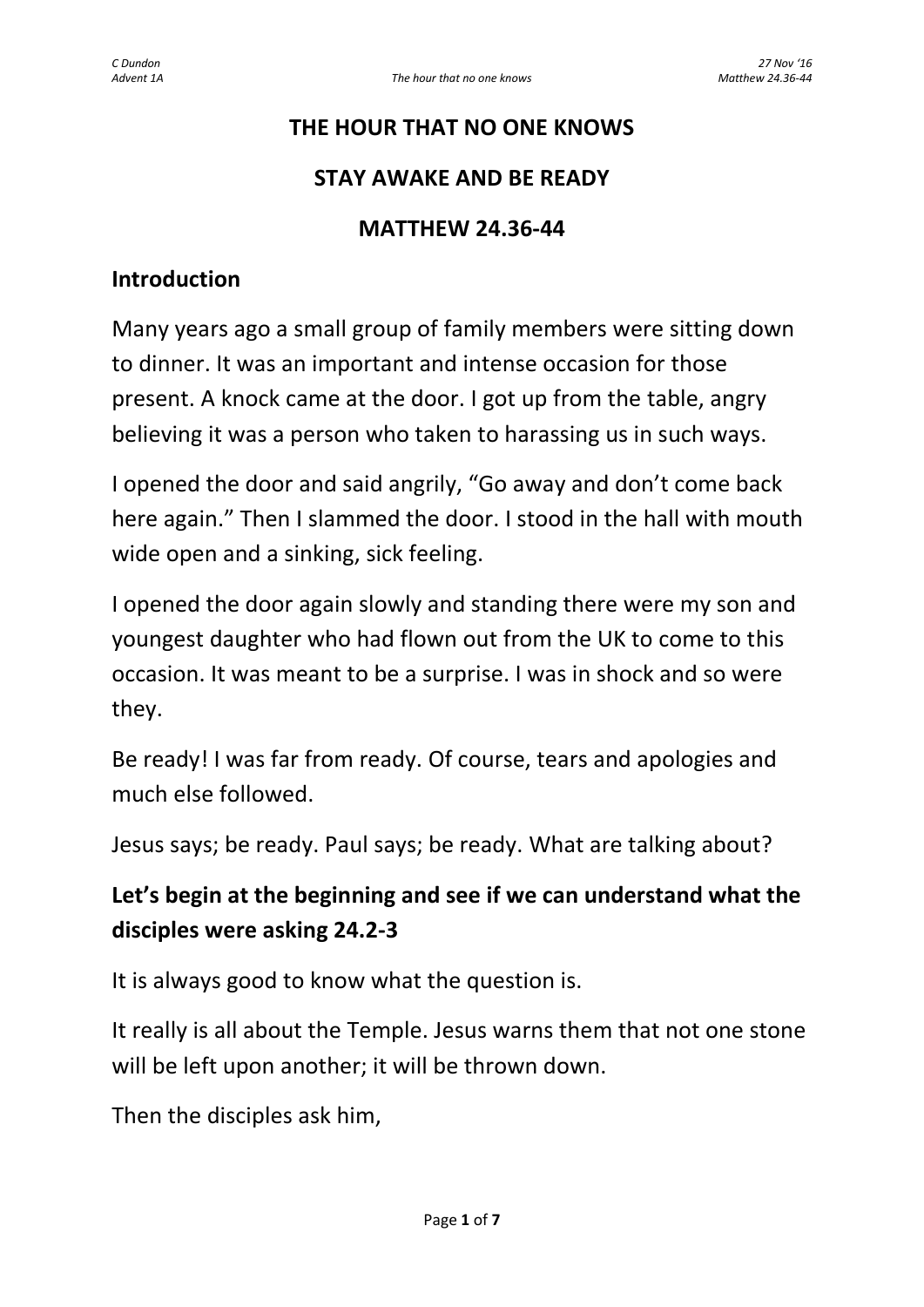"Tell us when will this be and what will be the sign of your coming at the end of the age?"

The disciples are framing their enquiry in the light of a metaphor that shaped Jewish thinking at the time. They used the metaphor of birth to describe how they saw the new world that God intends to bring forth.

Now we know that the birth of new life is joyous beyond belief but often especially for the mother it can be an upsetting, traumatic and painful time. In Jesus' time there were no epidurals or caesareans for ordinary people.

The birth and its pangs are a way of talking about God's future. We cannot describe such things in detail but we can use pictures like birth, marriage, new growth in spring. God's future is like all these and unlike them as well.

Jesus thought of God's future in two parts. There was first, his place in it; his own calling and destiny. His life and journeying to Jerusalem, the hostility and enmity that dog him and finally his death are part of that future.

The second part of God's future that Jesus spoke of was the fate of the Jerusalem Temple. One of the reasons that Jesus provoked hostility was that he spoke as though he thought that he, rather than the temple, was the centre of God's healing, saving and reconciling work for Israel and the world. He saw that the Temple had come under judgment and was no longer a suitable agent for God's purposes.

Of course, he was resisted in such a view, strongly resisted by the political establishment and put to death over it. I have spoken of this much before throughout the year.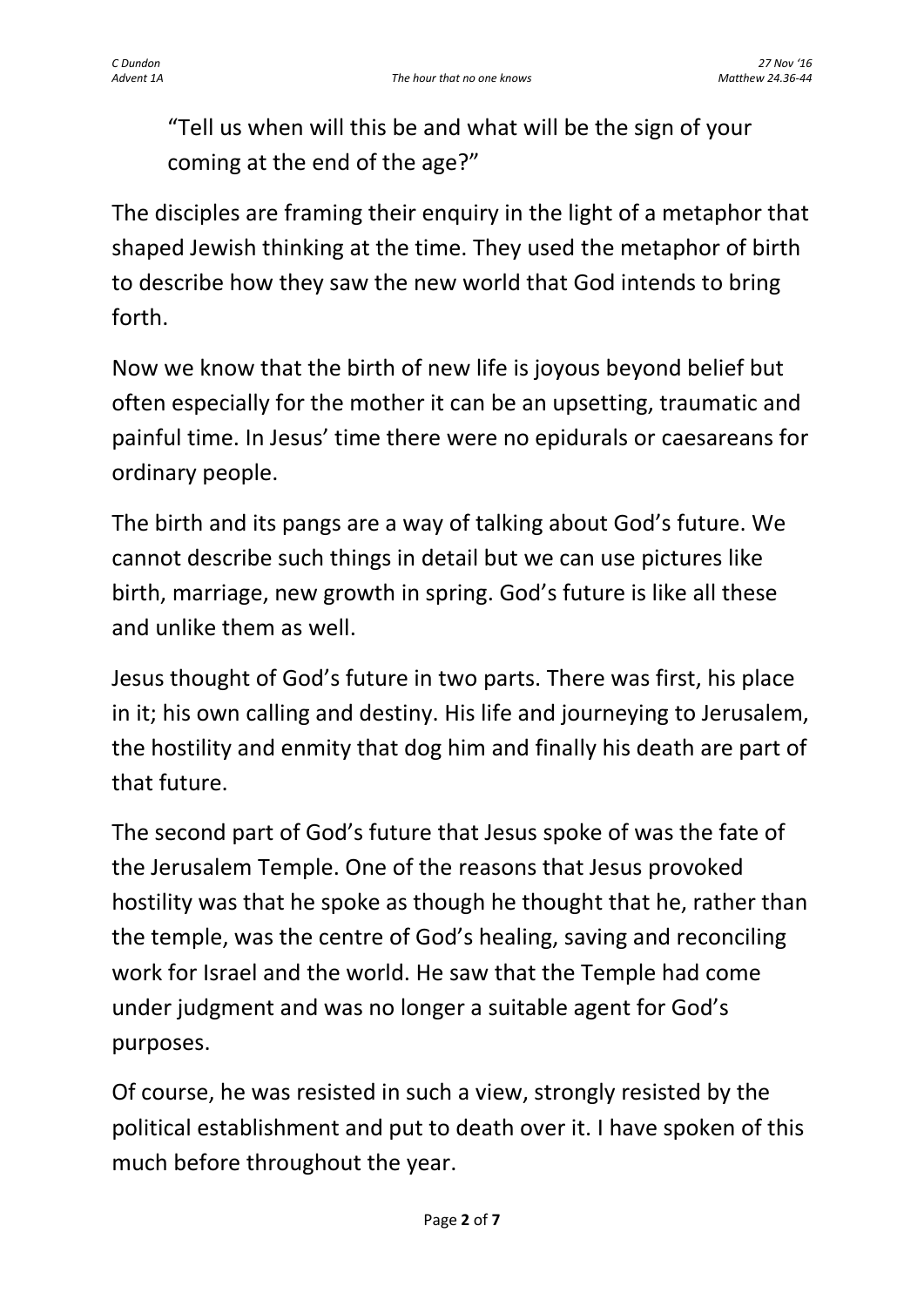Now you can see why the leaders resisted Jesus' view. Isaiah 2.1-5 tells the reader that God intended to make Jerusalem and the Temple the centre of his birthing of a new world order, an order in which justice and mercy based in God's word and not violence and might would rule.

In other words, God's future would be centred in the Temple where the Presence would rule.

But Jesus says to the rulers of Israel that he is assuming that role. The purpose has not changed, to bring forth a new order of things, but the agent has: It Jesus himself and not the Temple.

So the disciples have asked Jesus a double barreled question; when will this be and how? And what will be the sign and when will the world know that Jesus really is God's messiah, God's King of the new world? Those two questions are the background to this small part of Jesus' answer to them.

Jesus then describes to his disciples the birth-pangs of the new world in the passage that follows the question and they will be long and very painful for many. The he reminds them to be ready in this passage that continues into chapter 25.

And we need to read this passage as Matthew's first readers did; in the light of the events of AD 70 the destruction of Jerusalem and the desecration of the Temple. It was a time of devastation for families and communities.

So this is a passage about how we can be ready for God's future.

Obviously for us the destruction of the temple is a tragedy long in the past. And God's vindication of Jesus as the crucified King comes to fruition in his resurrection and ascension. The Son of Man has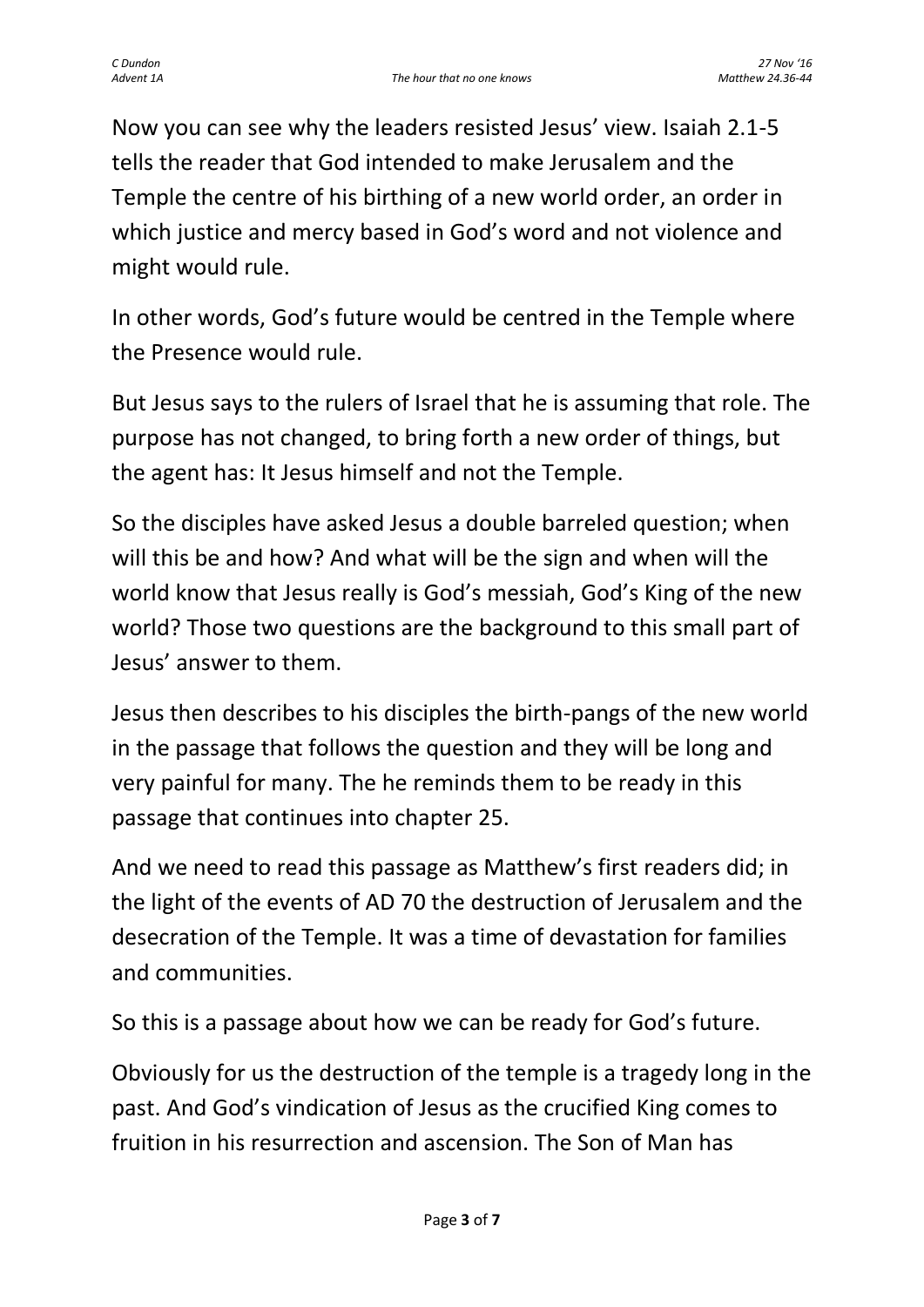already received the accolades of Him who sits on the throne, the saints and angels.

So where do we fit into this? Well we are still people who meet God's future all the time.

## **How does God's future meet us?**

It is obvious that the events Jesus is speaking about are long in the past. But three questions remain unanswered for us and interpreters down through the ages have used this passage to help us find answers for them. Those questions are something like this:

We say that Jesus rules but that is not obvious and we want to know when will that be made plain to all? When will the royal visitation be?

Then we want to know how God's future meets us every day? After all, we are not left alone, Christ rules in the Spirit. We have a royal visitor all the time.

And then we want to know about how God's future and our future meet in our death?

Now how long do we want to stay in church this morning? Jesus gives us a starting point, a clue that opens up the possibilities for us.

So he reminds us of

# **Three important things to remember when God's future meets us three enduring warnings**

The first thing is nobody knows the timing. God's future has no timetable that we can discern. In verse 34 he gives the disciples a clue in their day that it will all take place within a generation. And it did. The Son of Man ascends to rule and the Temple is gone.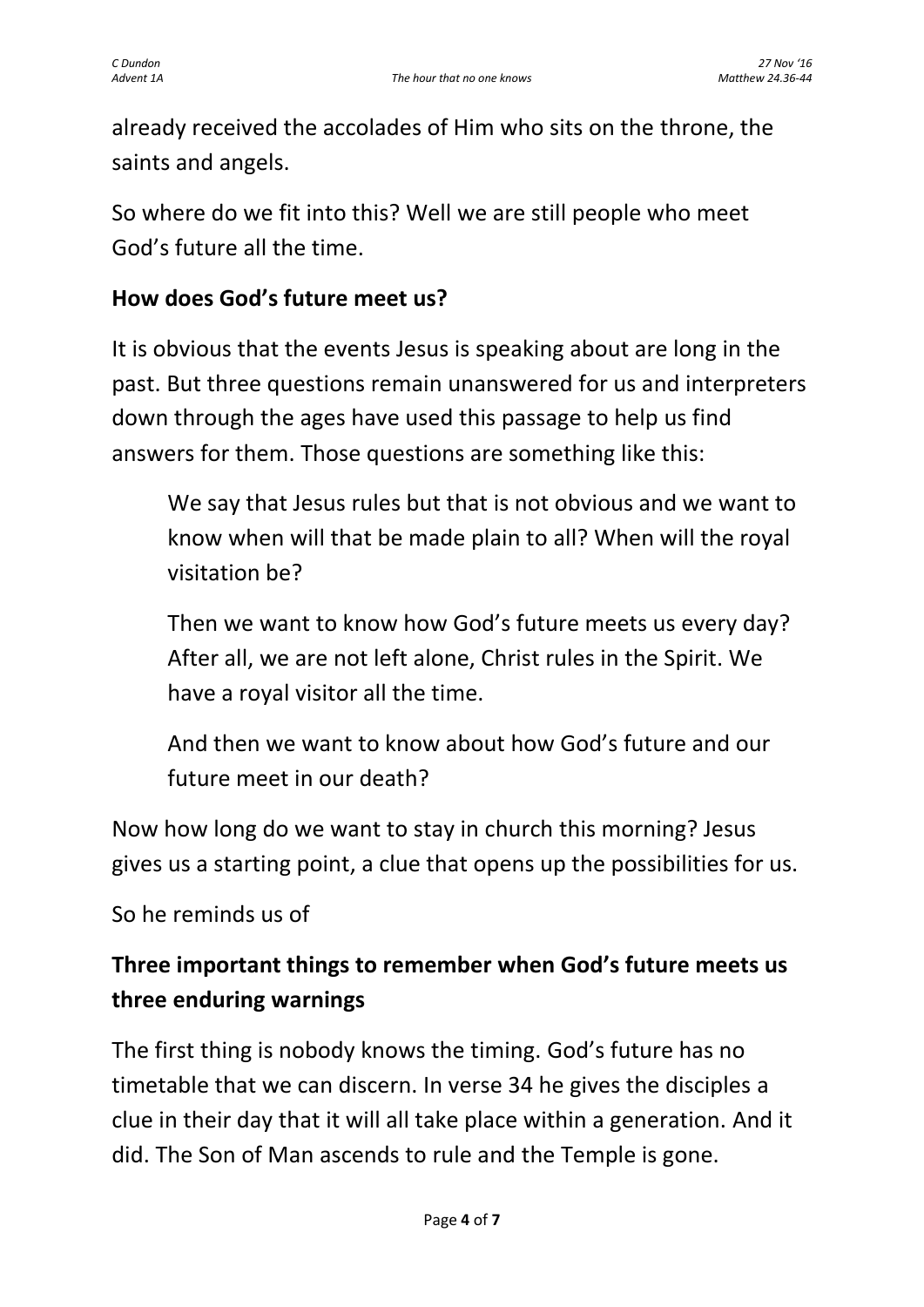Get this straight; all speculation is useless. Investing life and energy in such is vain. Disciples do not have the time. It was true then, it is true now.

Second, life will go as normal. Human beings will do all the usual things, domestic life will continue, marriage, singing, eating and political life will cause upheaval and stress and death. Its banality can deceive us, lull us into sleep and we forget our calling in the midst of life's demands; a calling to be disciples.

Third, when the time comes, it will divide families, friends, neighbours, and work colleagues. When the Romans poured into Palestine on their mission to destroy Jerusalem they ripped people apart just as happens in modern wars. Discipleship will cost us.

So what next?

### **Be ready when God's future meets us**

Jesus simply makes the point that best way not to miss something is to stay awake. One thing is certain: God's future will meet us in all of the circumstances above. So be ready.

So don't be like the fool who, although he knows the thief is on the way, takes no measures to prevent him ransacking his house.

The following passage in Matthew and the passage from Romans 13.9-14 help us.

In both passages we are given a stark choice. We can be wise or stupid servants. The wise servant gets on with business of doing what his master wants him to do.

Our master has left us things to do, much to do, and most of it is to do with daily business of living the Gospel. So Paul talks about loving the neighbour. We do that in the power of the Risen Lord Jesus. We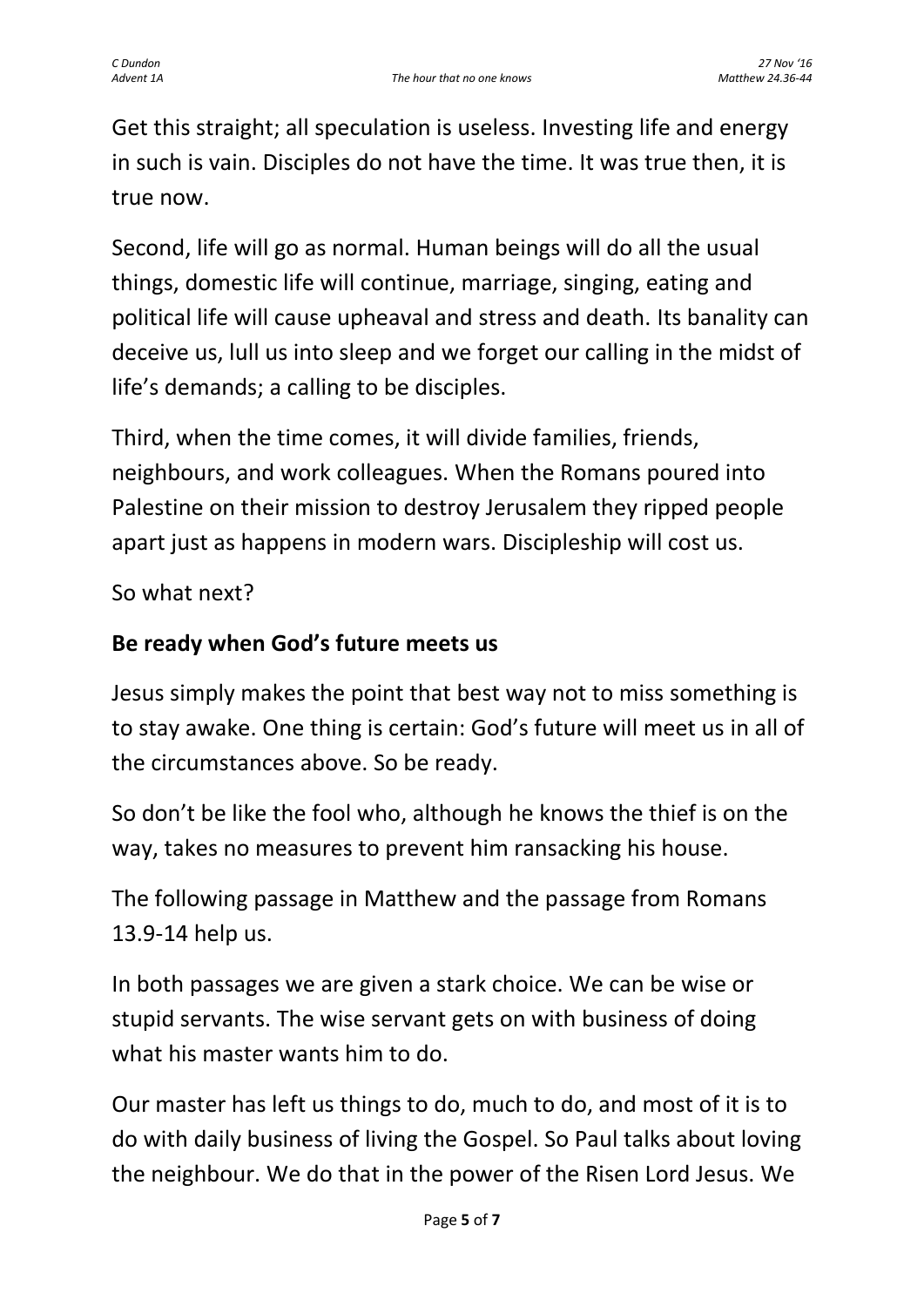put him on and live in him. We live close to him. We don't wander off into the madness of exploitation of others, self-gratification or a totally selfist existence.

Being ready is learning to discern the difference between wisdom and folly in our lives. The wise person keeps short accounts with the living God. Putting on Christ means that you can do little else. The wise person is one for whom prayer, God's Word, God's Spirit and worship guide self-examination, the discerning of our calling and the way we go about our calling.

Discernment in the Bible is described by Paul as discerning the things that differ. The Romans passage gives us an example of such discernment. What we are discerning is the way of Christ's love in the midst of many other options, many of which would be considered foolish in the extreme. They are distractions from love.

The trouble with the word love for us is that it is confused with romance, feeling good, just doing it, and emotional states. In the New Testament love is learned and practised; it requires effort because the example is Jesus. Love is very unromantic; enemies, the 'unlovable', and even neighbours can be difficult and timeconsuming in their demands. We speak about 'managing' such people: that is all about control. Loving them is another matter: loving is about letting them be free to be what God wants them to be. Love has to be genuine (12.9); it can never be pretence. To genuinely enter into the situation of another requires courage and a firm resolve. Ethics cannot be reduced to emotions; if we do so we lose all notion of consistent behaviour and genuine empathy.

### **Conclusion**